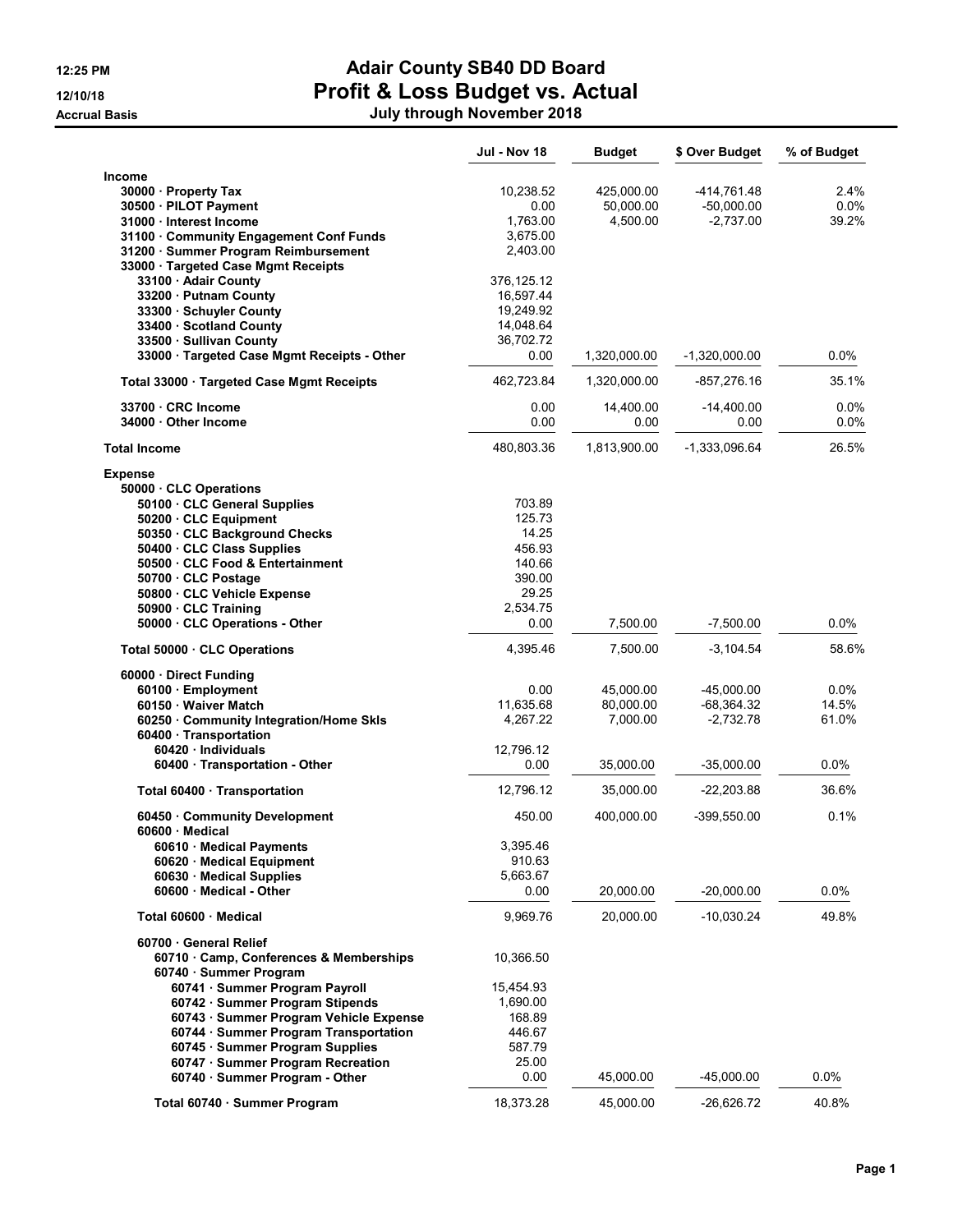## 12:25 PM **Adair County SB40 DD Board** 12/10/18 **Profit & Loss Budget vs. Actual** Accrual Basis July through November 2018

|                                                                                                                                                                                                                                               | Jul - Nov 18                                                         | <b>Budget</b>                   | \$ Over Budget                        | % of Budget           |
|-----------------------------------------------------------------------------------------------------------------------------------------------------------------------------------------------------------------------------------------------|----------------------------------------------------------------------|---------------------------------|---------------------------------------|-----------------------|
| 60700 General Relief - Other                                                                                                                                                                                                                  | 3,300.94                                                             | 25,000.00                       | -21,699.06                            | 13.2%                 |
| Total 60700 · General Relief                                                                                                                                                                                                                  | 32,040.72                                                            | 70,000.00                       | -37,959.28                            | 45.8%                 |
| 60800 · Temporary Residential Supports                                                                                                                                                                                                        | 1,583.29                                                             | 3,000.00                        | $-1,416.71$                           | 52.8%                 |
| Total 60000 · Direct Funding                                                                                                                                                                                                                  | 72,742.79                                                            | 660,000.00                      | $-587,257.21$                         | 11.0%                 |
| 60950 CRC Expense<br>61000 · Funding to Other Counties<br>61100 · Funding to Putnam County                                                                                                                                                    | 0.00<br>639.28                                                       | 14,400.00                       | $-14,400.00$                          | 0.0%                  |
| 61200 · Funding to Schuyler County<br>61300 · Funding to Scotland County<br>61400 · Funding to Sullivan County                                                                                                                                | 2,229.72<br>2,153.89<br>3,609.13                                     |                                 |                                       |                       |
| 61000 · Funding to Other Counties - Other                                                                                                                                                                                                     | 0.00                                                                 | 35,000.00                       | $-35,000.00$                          | $0.0\%$               |
| Total 61000 · Funding to Other Counties                                                                                                                                                                                                       | 8,632.02                                                             | 35,000.00                       | -26,367.98                            | 24.7%                 |
| 80000 Programming - Indirect<br>80500 Accreditation<br>81000 · Board Expense<br>82000 Governmental Relations<br>83000 Conferences/Workshops<br>83300 Conferences/Workshops-General                                                            | 760.00<br>268.79<br>0.00<br>3,492.64                                 | 10,000.00<br>2,000.00<br>500.00 | $-9,240.00$<br>$-1,731.21$<br>-500.00 | 7.6%<br>13.4%<br>0.0% |
| 83310 Community Engagement Conference<br>83000 · Conferences/Workshops - Other                                                                                                                                                                | 2,237.32<br>0.00                                                     | 5,000.00                        | $-5,000.00$                           | $0.0\%$               |
| Total 83000 · Conferences/Workshops                                                                                                                                                                                                           | 5,729.96                                                             | 5,000.00                        | 729.96                                | 114.6%                |
| 83500 · Depreciation Expense                                                                                                                                                                                                                  | 0.00                                                                 | 65,000.00                       | $-65,000.00$                          | 0.0%                  |
| 84000 Dues and Memberships<br>85000 · Employee Travel<br>70400 · TCM Admin Mileage<br>71150 · TCM Adair Mileage<br>72150 · TCM Putnam Mileage<br>73150 · TCM Schuyler Mileage<br>74150 · TCM Scotland Mileage<br>75150 · TCM Sullivan Mileage | 0.00<br>850.93<br>3,646.74<br>876.78<br>971.34<br>549.22<br>1,676.19 | 3,500.00                        | $-3,500.00$                           | $0.0\%$               |
| 85000 · Employee Travel - Other                                                                                                                                                                                                               | 1,969.63                                                             | 30,000.00                       | $-28,030.37$                          | 6.6%                  |
| Total 85000 · Employee Travel                                                                                                                                                                                                                 | 10,540.83                                                            | 30,000.00                       | -19,459.17                            | 35.1%                 |
| 86000 Insurance<br>86100 Directors & Officers<br>86000 · Insurance - Other                                                                                                                                                                    | 441.00<br>0.00                                                       | 26,000.00                       | -26,000.00                            | $0.0\%$               |
| Total 86000 · Insurance                                                                                                                                                                                                                       | 441.00                                                               | 26.000.00                       | -25.559.00                            | 1.7%                  |
| 87000 Office Expenses<br>87100 Office Supplies<br>87110 Office Supplies-Country Club<br>87120 Office Supplies-McPherson<br>87100 Office Supplies - Other                                                                                      | 649.69<br>5,222.73<br>0.00                                           | 7,500.00                        | $-7,500.00$                           | $0.0\%$               |
| Total 87100 · Office Supplies                                                                                                                                                                                                                 | 5.872.42                                                             | 7,500.00                        | $-1,627.58$                           | 78.3%                 |
| 87200 · Postage<br>87210 · Postage-General<br>87220 · Postage-TCM<br>87200 · Postage - Other                                                                                                                                                  | 352.50<br>392.34<br>0.00                                             | 2,500.00                        | $-2,500.00$                           | $0.0\%$               |
| Total 87200 · Postage                                                                                                                                                                                                                         | 744.84                                                               | 2,500.00                        | $-1,755.16$                           | 29.8%                 |
| 87300 · Advertising/Marketing                                                                                                                                                                                                                 | 1,062.32                                                             | 3,000.00                        | $-1,937.68$                           | 35.4%                 |
| 87400 Copier                                                                                                                                                                                                                                  | 0.00                                                                 | 2,500.00                        | $-2,500.00$                           | 0.0%                  |
| 87450 · Employee Retention/Appreciation                                                                                                                                                                                                       | 614.82                                                               | 3,000.00                        | $-2,385.18$                           | 20.5%                 |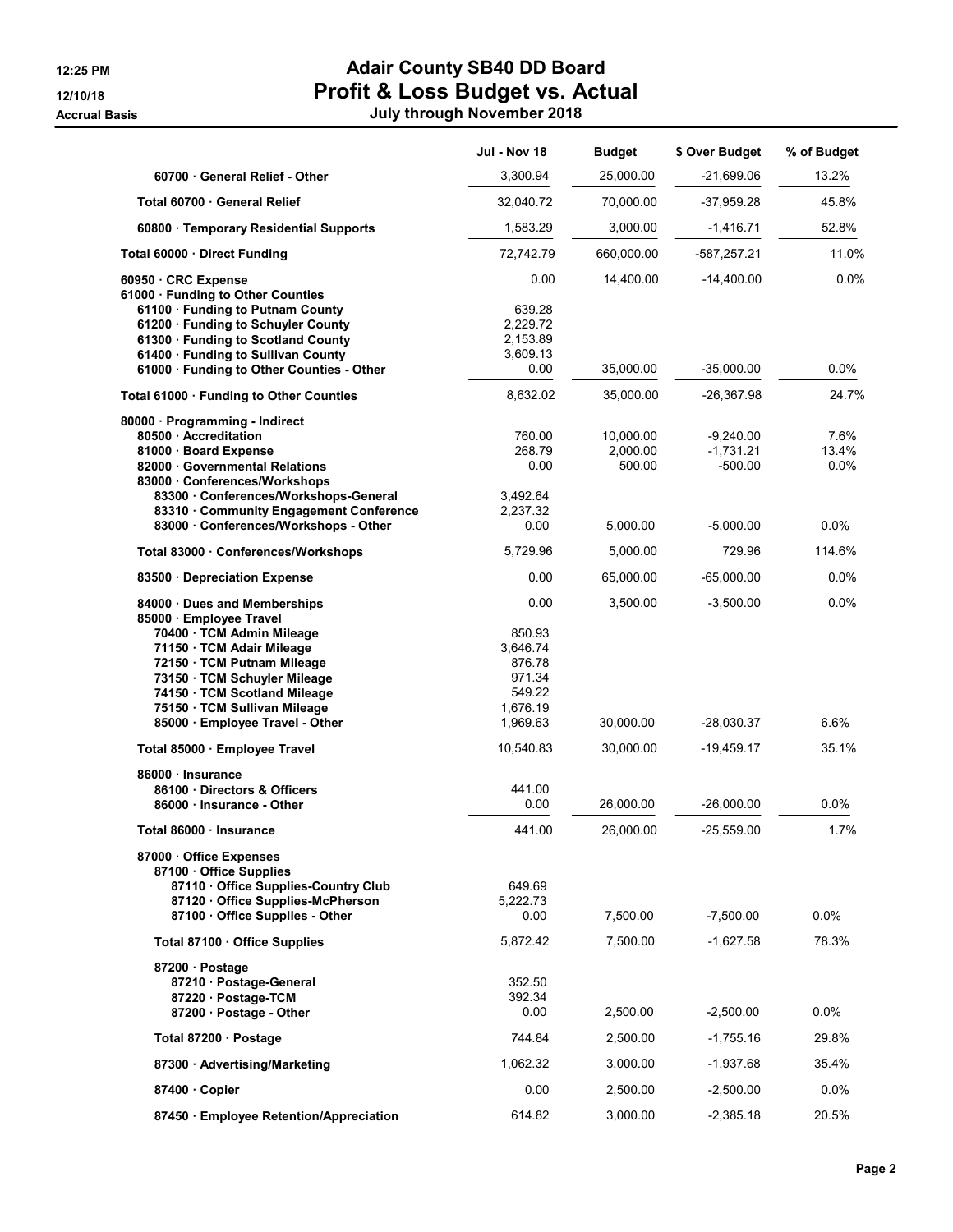# 12:25 PM **Adair County SB40 DD Board** 12/10/18 **Profit & Loss Budget vs. Actual**

| July through November 2018 |  |
|----------------------------|--|

|                                                                                                                                                                                                                                                                                                                                                                  | Jul - Nov 18                                                                                                                     | <b>Budget</b>                                        | \$ Over Budget                                                | % of Budget                             |
|------------------------------------------------------------------------------------------------------------------------------------------------------------------------------------------------------------------------------------------------------------------------------------------------------------------------------------------------------------------|----------------------------------------------------------------------------------------------------------------------------------|------------------------------------------------------|---------------------------------------------------------------|-----------------------------------------|
| 87700 · Building Maintenance<br>87710 · Janitorial                                                                                                                                                                                                                                                                                                               |                                                                                                                                  |                                                      |                                                               |                                         |
| 87711 · Janitorial-Country Club<br>87712 · Janitorial-McPherson                                                                                                                                                                                                                                                                                                  | 2,055.82<br>2,858.17                                                                                                             |                                                      |                                                               |                                         |
| Total 87710 · Janitorial                                                                                                                                                                                                                                                                                                                                         | 4,913.99                                                                                                                         |                                                      |                                                               |                                         |
| 87720 Lawn Care<br>87721 · Lawn Care-Country Club<br>87722 Lawn Care-McPherson                                                                                                                                                                                                                                                                                   | 745.00<br>265.00                                                                                                                 |                                                      |                                                               |                                         |
| Total 87720 Lawn Care                                                                                                                                                                                                                                                                                                                                            | 1,010.00                                                                                                                         |                                                      |                                                               |                                         |
| 87700 · Building Maintenance - Other                                                                                                                                                                                                                                                                                                                             | 0.00                                                                                                                             | 25,000.00                                            | $-25,000.00$                                                  | $0.0\%$                                 |
| Total 87700 · Building Maintenance                                                                                                                                                                                                                                                                                                                               | 5,923.99                                                                                                                         | 25,000.00                                            | $-19,076.01$                                                  | 23.7%                                   |
| 87800 · Software & Technology                                                                                                                                                                                                                                                                                                                                    | 27,457.50                                                                                                                        | 55,000.00                                            | $-27,542.50$                                                  | 49.9%                                   |
| 87000 Office Expenses - Other                                                                                                                                                                                                                                                                                                                                    | 0.00                                                                                                                             | 0.00                                                 | 0.00                                                          | $0.0\%$                                 |
| Total 87000 Office Expenses                                                                                                                                                                                                                                                                                                                                      | 41,675.89                                                                                                                        | 98,500.00                                            | $-56,824.11$                                                  | 42.3%                                   |
| 87500 · Personnel<br>51000 · CLC Personnel<br>51100 CLC Center Salary Expense                                                                                                                                                                                                                                                                                    | 28,216.18                                                                                                                        |                                                      |                                                               |                                         |
| Total 51000 · CLC Personnel                                                                                                                                                                                                                                                                                                                                      | 28,216.18                                                                                                                        |                                                      |                                                               |                                         |
| 66000 · Payroll Expenses<br>66500 · Salary Sick<br>66700 · Salary Vacation<br>66000 · Payroll Expenses - Other                                                                                                                                                                                                                                                   | 10,865.73<br>13,984.86<br>32,203.70                                                                                              |                                                      |                                                               |                                         |
| Total 66000 · Payroll Expenses                                                                                                                                                                                                                                                                                                                                   | 57,054.29                                                                                                                        |                                                      |                                                               |                                         |
| 70300 · TCM Admin Salary<br>71110 · TCM Adair Salary Expense<br>71115 TCM Adair Overtime<br>72110 TCM Putnam Salary Expense<br>73110 · TCM Schuyler Salary Expense<br>74110 · TCM Scotland Salary Expense<br>75110 · TCM Sullivan Salary Expense<br>87510 · Salary Expense<br>87540 · Employee Benefits<br>87550 · Unemployment Tax<br>87500 · Personnel - Other | 46,574.87<br>133,887.70<br>261.16<br>8,156.16<br>13,127.61<br>4,987.05<br>21,626.92<br>46,154.76<br>101,396.66<br>350.06<br>0.00 | 1,138,495.40                                         | $-1,138,495.40$                                               | 0.0%                                    |
| Total 87500 · Personnel                                                                                                                                                                                                                                                                                                                                          | 461,793.42                                                                                                                       | 1,138,495.40                                         | -676,701.98                                                   | 40.6%                                   |
| 88000 Professional Services<br>88050 · Accounting<br>88100 Audit<br>88200 Legal Services<br>88300 Consulting<br>88000 · Professional Services - Other                                                                                                                                                                                                            | 2,085.00<br>0.00<br>0.00<br>3,975.98<br>0.00                                                                                     | 8,400.00<br>3,800.00<br>2,000.00<br>1,000.00<br>0.00 | $-6,315.00$<br>$-3,800.00$<br>$-2,000.00$<br>2,975.98<br>0.00 | 24.8%<br>0.0%<br>0.0%<br>397.6%<br>0.0% |
| Total 88000 · Professional Services                                                                                                                                                                                                                                                                                                                              | 6,060.98                                                                                                                         | 15,200.00                                            | $-9,139.02$                                                   | 39.9%                                   |
| 88500 Training<br>76000 · TCM Training<br>88500 · Training - Other                                                                                                                                                                                                                                                                                               | 1,529.66<br>3,425.86                                                                                                             | 15,000.00                                            | $-11,574.14$                                                  | 22.8%                                   |
| Total 88500 · Training                                                                                                                                                                                                                                                                                                                                           | 4,955.52                                                                                                                         | 15,000.00                                            | $-10,044.48$                                                  | 33.0%                                   |